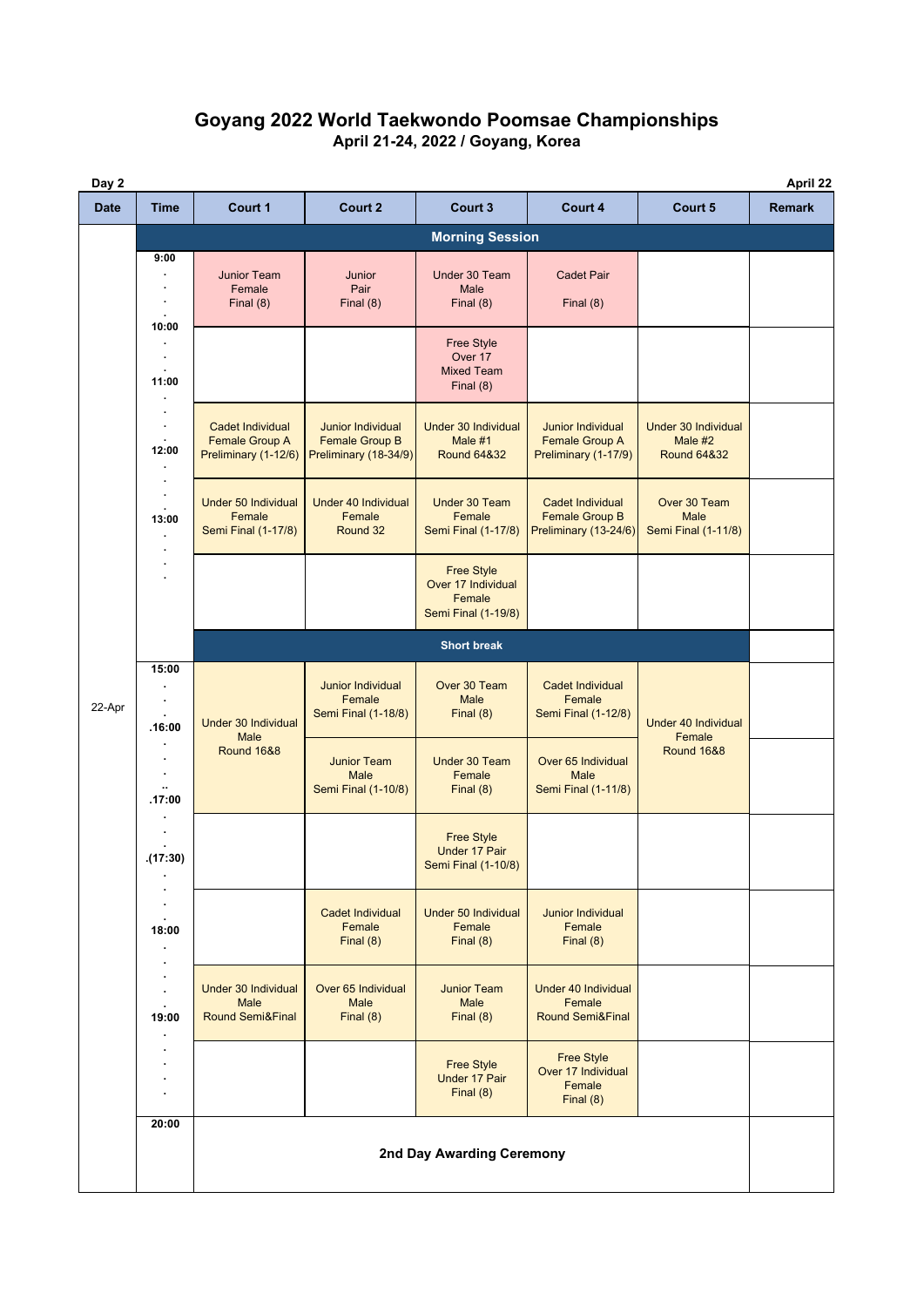## **Goyang 2022 World Taekwondo Poomsae Championships April 21-24, 2022 / Goyang, Korea**

| Day 3       |       |                                                                         |                                                                          |                                                                                              |                                                                             |                                                                  |               |  |  |
|-------------|-------|-------------------------------------------------------------------------|--------------------------------------------------------------------------|----------------------------------------------------------------------------------------------|-----------------------------------------------------------------------------|------------------------------------------------------------------|---------------|--|--|
| <b>Date</b> | Time  | Court 1                                                                 | Court 2                                                                  | Court 3                                                                                      | Court 4                                                                     | Court 5                                                          | <b>Remark</b> |  |  |
|             |       | <b>Morning Session</b>                                                  |                                                                          |                                                                                              |                                                                             |                                                                  |               |  |  |
|             | 09:00 | <b>Junior Individual</b><br><b>Male Group A</b><br>Preliminary (1-14/7) | <b>Junior Individual</b><br><b>Male Group B</b><br>Preliminary (15-27/7) | <b>Under 40 Individual</b><br><b>Male</b><br>Round 32                                        | <b>Cadet Individual</b><br><b>Male Group A</b><br>Preliminary (1-11/6)      | Cadet Individual<br><b>Male Group B</b><br>Preliminary (12-21/5) |               |  |  |
|             | 10:00 |                                                                         |                                                                          | <b>Free Style</b><br><b>Under 17 Individual</b><br><b>Male</b><br><b>Semi Final (1-13/8)</b> |                                                                             |                                                                  |               |  |  |
|             | 11:00 | <b>Cadet Individual</b><br><b>Male</b><br><b>Semi Final (1-11/8)</b>    | <b>Junior Individual</b><br><b>Male</b><br><b>Semi Final (1-14/8)</b>    | <b>Under 30 Pair</b><br><b>Group A</b><br>Preliminary (1-16/8)                               | <b>Under 30 Pair</b><br><b>Group B</b><br>Preliminary (17-31/8)             | Over 30<br>Pair<br><b>Semi Final (1-18/8)</b>                    |               |  |  |
|             | 12:00 |                                                                         |                                                                          | <b>Free Style</b><br>Over 17 Pair<br><b>Semi Final (1-12/8)</b>                              |                                                                             |                                                                  |               |  |  |
|             | 13:00 | <b>Lunch Break</b><br>$(13:00 - 14:00)$                                 |                                                                          |                                                                                              |                                                                             |                                                                  |               |  |  |
|             |       | <b>Afternoon Session</b>                                                |                                                                          |                                                                                              |                                                                             |                                                                  |               |  |  |
| 23-Apr      | 14:00 |                                                                         |                                                                          | <b>Free Style</b><br><b>Under 17 Individual</b><br>Female<br><b>Semi Final (1-11/8)</b>      |                                                                             |                                                                  |               |  |  |
|             | 15:00 | <b>Short break</b>                                                      |                                                                          |                                                                                              |                                                                             |                                                                  |               |  |  |
|             |       | <b>Cadet Individual</b><br><b>Male</b><br>Final $(8)$                   | <b>Under 40 Individual</b><br><b>Male</b>                                | <b>Junior Individual</b><br><b>Male</b><br>Final $(8)$                                       | Under 30<br>Pair                                                            | Over 30<br>Pair<br>Final (8)                                     |               |  |  |
|             | 16:00 |                                                                         | <b>Round 16&amp;8</b>                                                    | <b>Cadet Team</b><br>Female<br>Final $(8)$                                                   | <b>Semi Final (1-16/8)</b>                                                  |                                                                  |               |  |  |
|             | 17:00 |                                                                         |                                                                          | <b>Free Style</b><br>Over 17 Pair<br>Final $(8)$                                             | <b>Free Style</b><br><b>Under 17 Individual</b><br><b>Male</b><br>Final (8) |                                                                  |               |  |  |
|             |       |                                                                         | <b>Under 40 Individual</b><br><b>Male</b><br><b>Round Semi&amp;Final</b> | Under 30<br>Pair<br>Final $(8)$                                                              | Over 65 Individual<br>Female<br>Final $(7)$                                 |                                                                  |               |  |  |
|             | 18:00 |                                                                         |                                                                          | <b>Free Style</b><br>Under 17 Individual<br>Female<br>Final (8)                              |                                                                             |                                                                  |               |  |  |
|             | 18:50 | 3rd Day Awarding Ceremony                                               |                                                                          |                                                                                              |                                                                             |                                                                  |               |  |  |